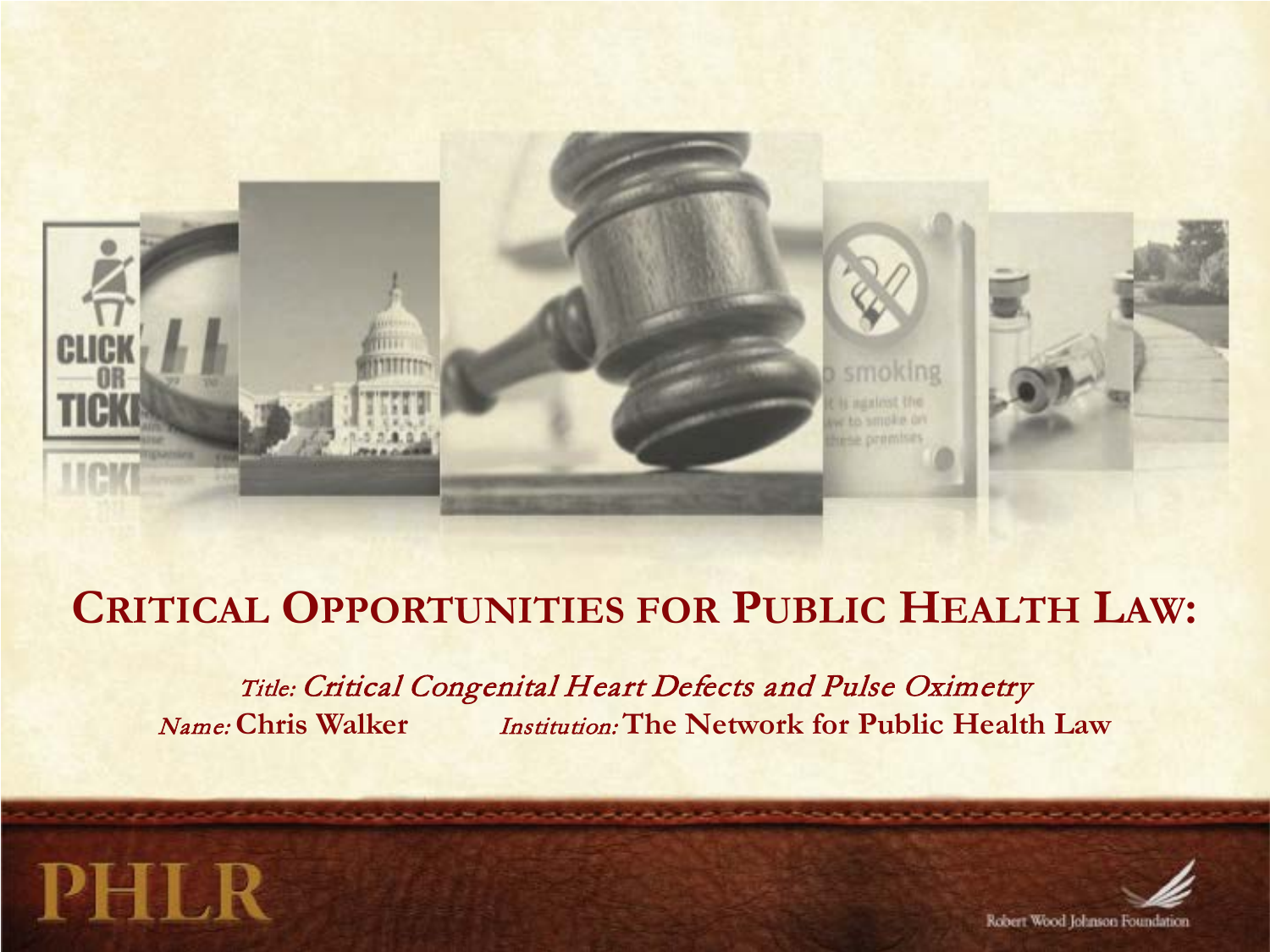*Congenital Heart Defects cause nearly ¼ of deaths due to birth defects in infants.*

*Nearly 5000 babies are born each year 7 specific Critical Congenital Heart Defects or Critical Congenital Heart Disease (CCHD).*

**Babies with CCHD are at significantly higher risk of disability or death if** *not diagnosed shortly after birth.*

*However, there is a low-cost, non-invasive screening procedure, called pulse oximetry, that is effective in detecting CCHD.*

*Despite the availability of pulse oximetry not all babies are screened for CCHD. Only certain states require pulse oximetry screening for CCHD.*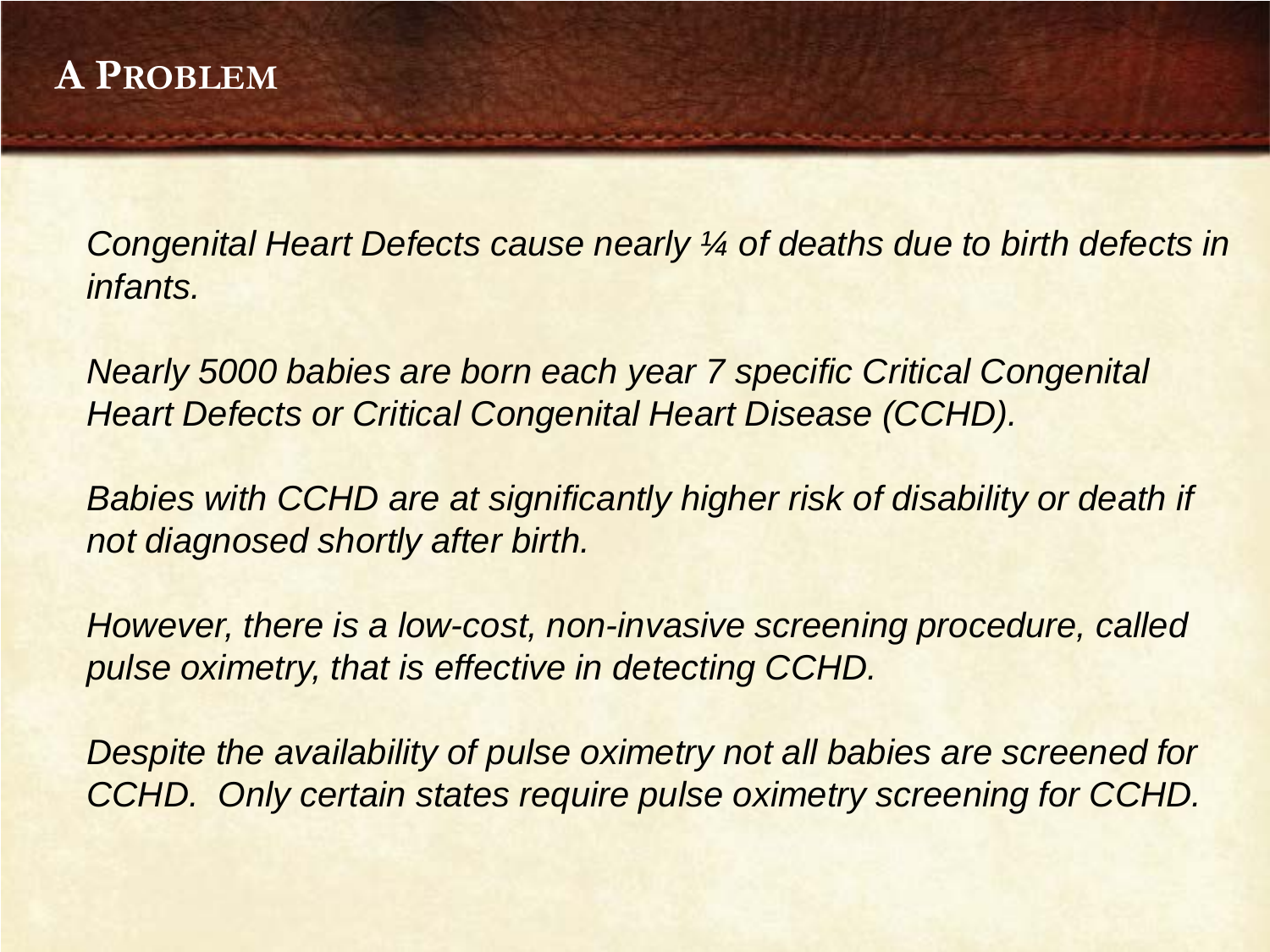#### **WHERE DOES LAW FIT IN?**

*Statutes and regulation can make CCHD screening mandatory, but very few states have done so.*

*Newborn screening is a state power and as such the federal government has only an advisory role. By adopting pulse oximetry screening for CCHD into the Recommended Universal Screening Panel (RUSP) the Department of Health and Human Services (DHHS) has gone as far as they can.*

*It falls to the states to pass new legislation or make new regulation that requires CCHD screening.*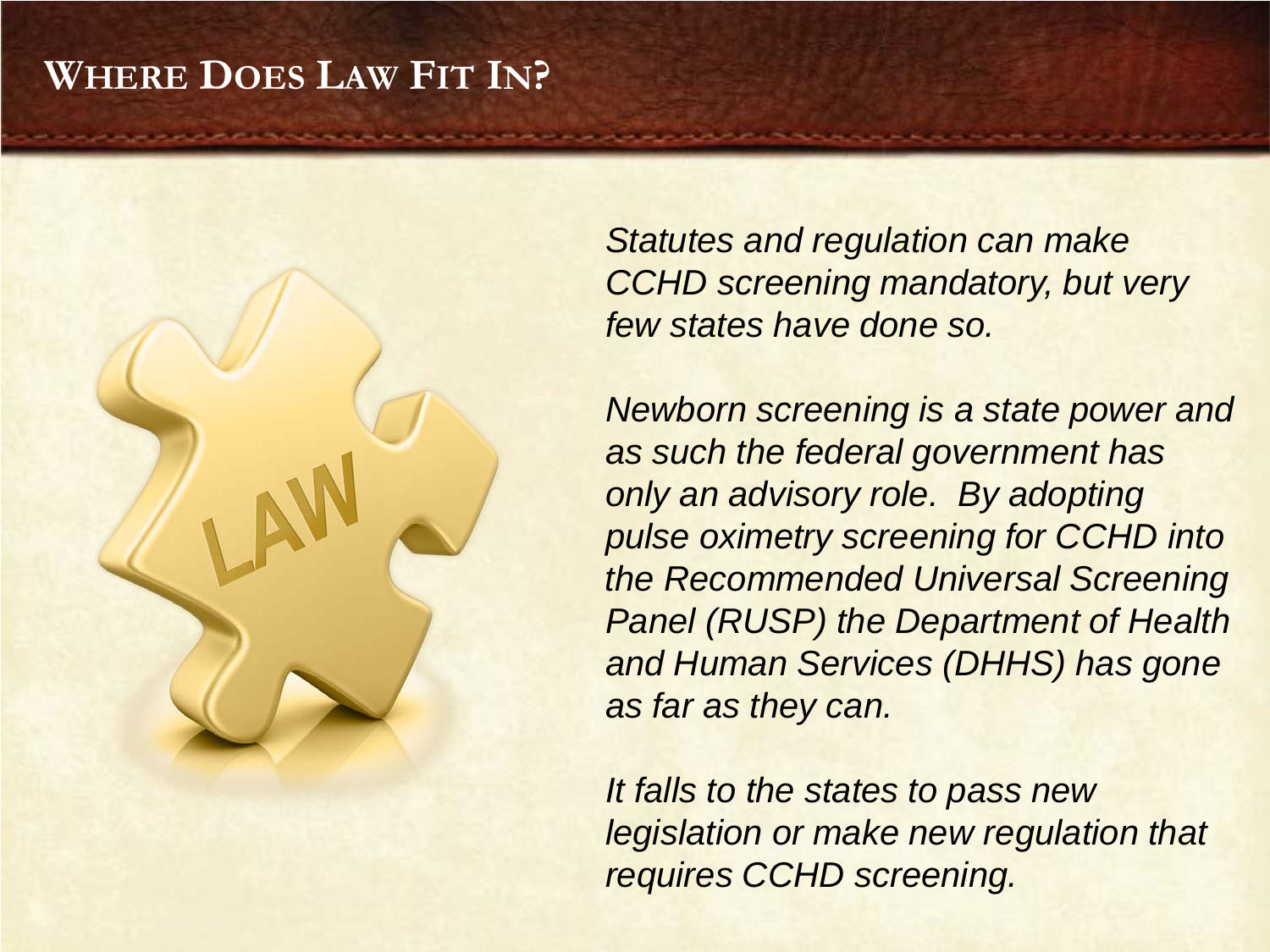## **EVIDENCE SUPPORTING THE REFORM**

#### **Strength of Evidence**



your legal intervention on the axis above

*Pulse oximetry screening has been endorsed by the American Academy of Pediatrics (AAP) for its effectiveness as a preliminary screening mechanism for CCHD.*

*To date no studies have been done on the specific effect new laws have when mandating CCHD screening, however, large cohort studies in Europe showed the promise of using universal pulse oximetry* Place this dot representing<br>vour legal intervention on the **Example Screening for all newborns.**